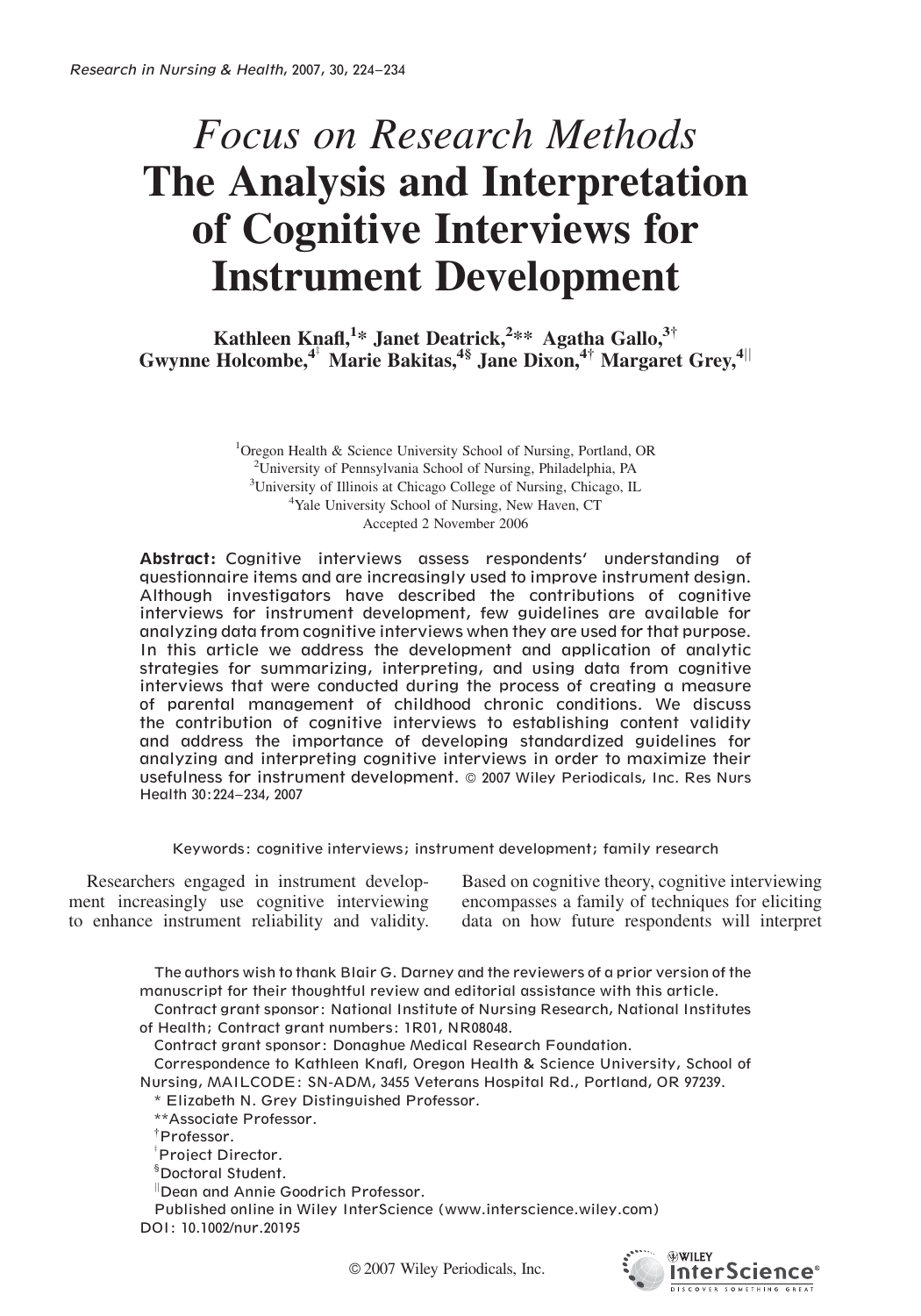questionnaire items and formulate responses (Strack & Martin, 1987; Tourangeau, 1987; Tourangeau & Raskinski, 1988). Cognitive interviews take multiple forms, including verbal probing and think aloud, which may be used in combination or alone (Collins, 2003; Jobe & Mingay, 1989). In verbal probing, participants are asked to verbalize their interpretation of items and to paraphrase and/or comment on the wording of items in an effort to identify ambiguous or poorly worded questions. Participants also may be asked to define terms or comment on the perceived accuracy of their response (Davison, Vogel, & Coffman, 1997; Drennan, 2003; Williamson & Ranyard, 2000). Verbal probing contributes to the further clarification and refinement of questionnaire items. The think aloud form of cognitive interviewing is used when investigators want to elicit data on participants' thought processes as they respond to questionnaire items. Participants are asked to verbalize what they are thinking as they respond to each item. Think aloud interviews provide insights into the kinds of information participants retrieve from memory as they determine their response to an item. By eliciting thought processes associated with responses, investigators gain useful insights into participants' decisions regarding what constitute appropriate responses.

Similar to input from expert researchers and clinicians, cognitive interviewing contributes to both the validity and reliability of measures by providing data on the relevance and clarity of questionnaire items (DeVellis, 2003). Cognitive interviews provide additional evidence that items address salient aspects of target participants' experiences, thereby strengthening content validity. By contributing to the refinement of ambiguously worded questions, cognitive interviews also can enhance questionnaire reliability. Cognitive interviewing reflects a trend to expand sources of relevant input for instrument development (Beck & Gable, 2001; Facione, 2002; Hyde, Wiggens, Higgs, & Blane, 2003; Padula et al., 2003).

Despite a growing literature that supports cognitive interviewing as an essential aspect of instrument development (Dillman, 2000; Drennan, 2003; Folkman & Lazarus, 1985; Fowler, 1995), there are few guidelines for analyzing, interpreting, and using the results of such interviews. Those authors who address analytic approaches provide only very general descriptions of their analyses or identify common item problems identified as a result of cognitive interviews (Collins, 2003; Skelly, Samuel-Hodge, Elasy, Headen, & Keyserling, 2000; Willis, Royston, & Bercini, 1991; Wu & McSweeney, 2004). For example, in their review of interviewers' notes, Willis et al. described problems with the relevance, understandability, and ordering of items, but only briefly addressed how interviewers' summary notes were used in team meetings to guide the revision of questionnaire items. Wu and McSweeney used cognitive interviews to assess the clarity of items on a measure of cancer-related fatigue. Although these authors concluded that the interviews ''provided an insightful understanding of the structure of each item and the dynamics of the instrument as a whole'' (p. 1689), no information was provided on how they analyzed data from the 30 cognitive interviews they conducted. The cognitive interviews led to the revision of several of the questionnaire items.

In his review of the use of cognitive interviews for instrument development, Drennan (2003, p. 62) noted that ''analyzing cognitive interview data remains overtly subjective, and this remains the greatest flaw in an otherwise comprehensive method of questionnaire pretesting.'' If instrument developers are to take full advantage of cognitive interviewing techniques, they should specify and refine appropriate analytic strategies. The purpose of this article is to describe techniques we devised in conjunction with analyzing cognitive interviews while developing a measure of family response to childhood chronic illness: the family management measure (FMM).

# THE FMM AND COGNITIVE INTERVIEWING

Despite the existence of well-established instruments to measure general family processes and characteristics, such as communication and problem solving, no measures exist that specifically assess family condition management and the incorporation of the condition and treatment regimen into family life (Sawin & Harrigan, 1995). The FMM is being developed to provide such a measure and to enhance clinicians' and researchers' ability to understand more fully family functioning and child adaptation in the context of childhood chronic conditions. By measuring patterns of family response to chronic conditions, the FMM will contribute to a more precise understanding of factors that support or impede optimal child and family functioning. We anticipate that the FMM will be used with other measures of family functioning, and that it will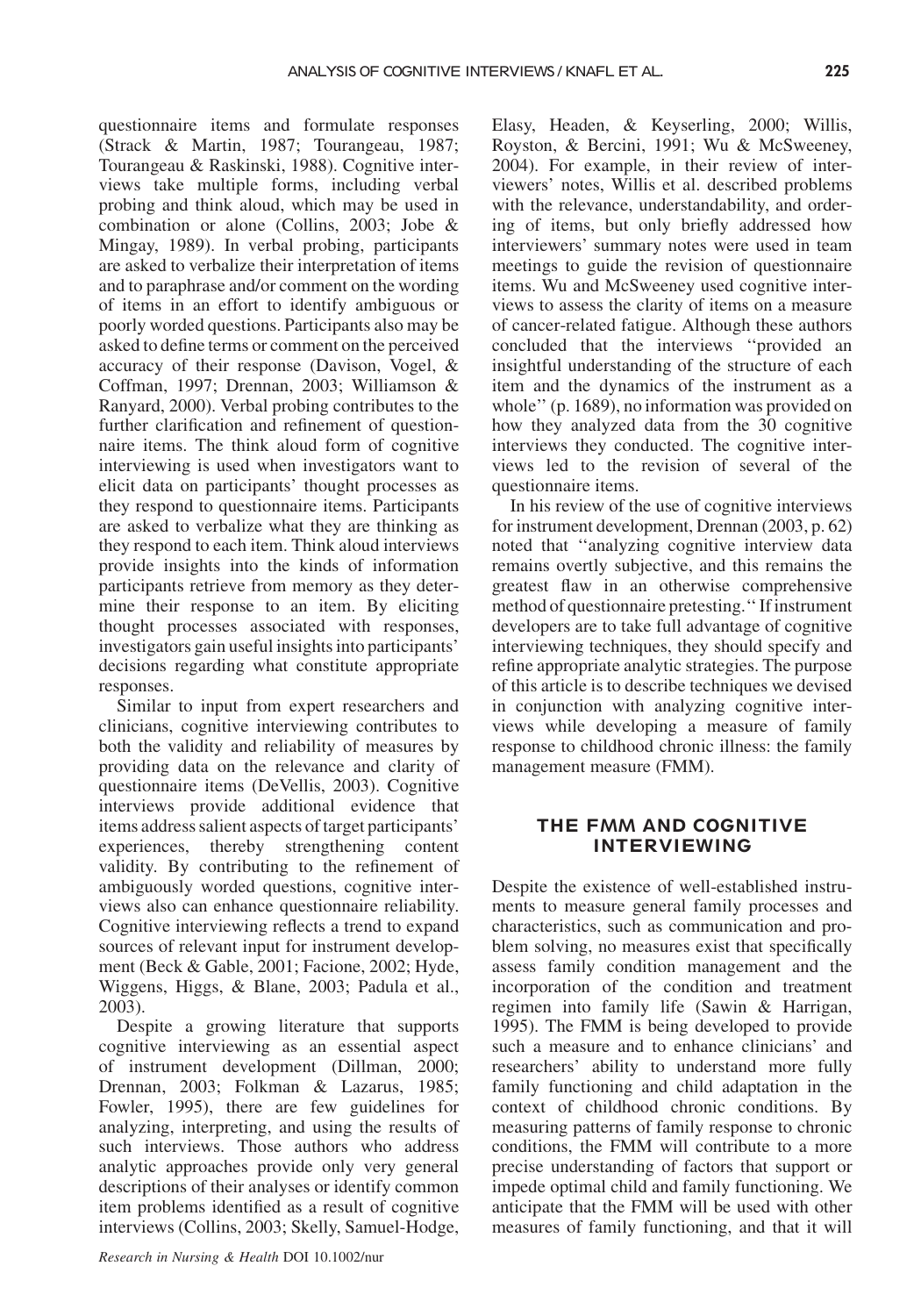further the development and testing of interventions to support family management of chronic conditions and the comprehensive assessment of families' management efforts.

To date, most research on family management of childhood chronic conditions has been qualitative. The family's approach to condition management, or family management style, has been identified based on intensive qualitative interviews that have led to a rich understanding of family life in the context of childhood chronic conditions (Deatrick, Knafl, & Murphy-Moore, 1999; Gilliss & Knafl, 1999; Knafl, Breitmayer, Gallo, & Zoeller, 1996; Knafl & Gilliss, 2002). This body of literature provided the substantive and conceptual foundation for developing the FMM. The FMM is based on the family management style framework (FMSF), which evolved through a series of qualitative studies and integrative reviews of the literature (Knafl et al., 1996; Knafl & Deatrick, 1990, 2003). Using the FMSF as a guide, 97 items were generated for potential inclusion in the FMM. Items were organized into eight categories reflecting the eight major dimensions of the FMSF. Twelve experts in family nursing research and/or practice were asked to rate the relevance and clarity of each item in terms of the underlying conceptual framework. Based on this expert input, items were discarded or rewritten, and a draft of the instrument containing 65 items was developed for subsequent evaluation through cognitive interviews with parents of children with a chronic condition.

The purpose of the cognitive interviews was to assess parents' understanding and interpretation of the FMM items. Twenty-seven parents (22 mothers and 5 fathers) of 25 children (13 boys and 12 girls) with a chronic condition participated in the cognitive interviews, which were conducted in the family's home. In two families, both parents participated; the mother and the father were individually interviewed. Parents were purposively selected to reflect a diversity of chronic conditions, family structures (e.g., single parent, two-parent families), and demographic characteristics (e.g., socioeconomic status). The ages of the children with the chronic condition ranged from 3 to 20 years, with a fairly even distribution of children across that age range. The 10 different chronic conditions in the sample, including type 1 diabetes, epilepsy, hemophilia, asthma, and Marfan's disease, were highly varied in terms of severity and complexity of treatment regimen. Three children had significant developmental delays, and six had two or more chronic conditions. Twenty-two of the parents were partnered,

four were divorced or separated, and the marital status of one was unknown.

We used the verbal probing approach to cognitive interviewing in order to elicit parents' understanding and interpretation of items. The 65 FMM items were randomly ordered so items reflecting the eight FMSF dimensions were dispersed throughout the questionnaire. Parents were asked to state their interpretation of items in the same sequence as their ordering on the questionnaire. The interviewer read each item to parents, asking them to state their understanding of the meaning of the item. In some cases, parents paraphrased the item; in some cases they discussed the item's meaning more generally. As they gave their paraphrase or interpretation of each item, parents also frequently offered opinions about wording and their own judgments about whether an item should be retained or deleted. Because we wanted parents to focus on the interpretation of items rather than considering how they would respond to items, we did not ask them to complete the FMM as part of the interview. Completing the FMM also would have added to participant burden. All interviews were tape recorded.

#### DATA PROCESSING AND ANALYSIS

After completion of the interviews, we were faced with a series of decisions regarding how best to transcribe, summarize, review, and interpret the data. The previously cited literature on the use of cognitive interviewing in instrument development informed our analysis, as did matrix display strategies developed by Miles and Huberman (1994) for analyzing qualitative data. Based on literature on the use of cognitive interviews in instrument development, we undertook an itemby-item review with regard to participants' understanding and ability and willingness to respond (Fowler, 1995; Willis et al., 1991). The Miles and Huberman text offered an approach for completing a systematic, thorough review of the data on each item.

In the following sections, we provide an overview of the specific processes we developed to manage, analyze, and interpret the cognitive interview data. Our intent was to use the results of the analysis as evidence to guide decisions about keeping, deleting, or modifying items. Items that were comprehensible and consistently interpreted across participants were retained; others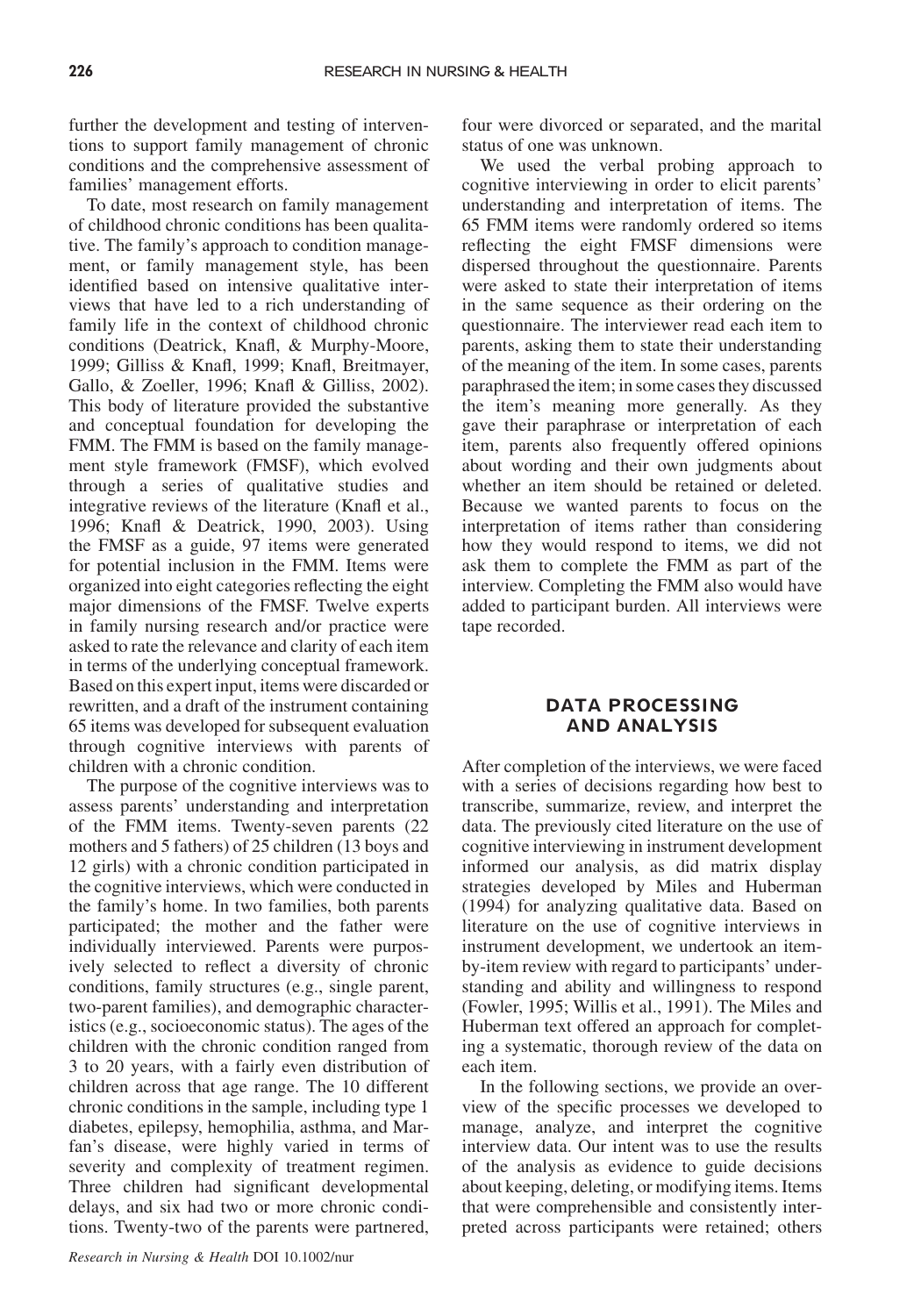were modified or deleted. Analytic processes included transcription of interview data, summarization of parents' interpretations of items and identification of types of problems, analysis of item summaries, and decision-making about items.

#### Transcription of Interviews

Because the intent of the cognitive interviews was to elicit data that could be used to evaluate the relevance and clarity of the 65 items on the FMM, the individual item and not the parent was the unit of analysis. For this reason, we chose not to generate a conventional transcript of each parent's interview. Rather, we entered all data from each respondent into a Microsoft Access<sup>®</sup> database, with each item as a field entry. Subsequently, a report was generated per item that listed the verbatim transcription of each respondent's interpretation of the item and any other comments made regarding the item. Limited demographic information also was included to facilitate considering parents' responses in the context of the child's age, condition, and family structure. This contextual information helped us to assess the appropriateness of items for different family types and situations. In particular, when certain items elicited varied interpretations or were viewed as irrelevant or objectionable by a subset of parents, we looked for a possible relationship between problematic aspects of the item and characteristics of the parents (or their children). This approach to transcription facilitated our ability to focus on the item as the unit of analysis and review all the data we had received for each of the 65 items.

#### Summarizing Interviews and Identification of Problems

Following creation of the database, our next task was to summarize parents' interpretation of each item and identify any problems with the item. Different interpretations and problems result in different types of modification to an instrument. Multiple interpretations of the same item indicate that it is ambiguous and a threat to the instrument's reliability. Feedback on an item may reveal that it is offensive to most respondents and needs to be modified or possibly deleted; feedback on another item may suggest that the wording limits its applicability, and it needs to be modified to be more inclusive. In order to assure the systematic review of data on each item, we developed a template for systematically summarizing parents' feedback. The format we developed included a summary of parents' interpretation of each item and an inductively derived categorization of the types of problems they noted. In order to have a standardized format for summarization and categorization, the first two authors reviewed 10 respondents' feedback on approximately half the items. Respondents were selected to include the 10 different diagnoses represented in the sample.

The descriptive summary of respondents' interpretation of an item was a statement that conveyed the underlying basis of their understanding of the item. The purpose of the descriptive summary was to facilitate comparison of parents' interpretations of each item. The following excerpts provide examples of two respondents' interpretation of the item—''We understand our child's condition better than doctors and nurses''—and the researcher's descriptive summary of the response.

Parent's interpretation: You're the expert on the child. I understand my child on a different level than doctors and nurses. The doctor can explain the condition and stick with the facts. But there is another piece to the condition. The parents live with it.

Researcher's summary: Understanding the condition in the context of the person's life; understanding in a way different from professionals.

Parent's interpretation: That means that we think we know more than the doctors because we are here with them every day. We are with them 24/7 so we are going to see things that they don't. You know what can trigger a reaction.

Researcher's summary: Parent's versus professional expertise. Understanding that comes from living with the child. Knowing what things in the child's natural environment can make the condition better or worse.

A comparison of the summaries the first two authors completed on 10 interviews indicated that with few exceptions, summaries reflected consistent descriptions of the underlying basis of respondents' statements. Inconsistencies occurred when one reviewer was more highly interpretive than the other (e.g., inferring guilt when it was not explicitly mentioned). Based on this preliminary review, we decided that summaries should be descriptive and closely linked to respondents' actual comments, because our intent was to express parents' interpretations of the item. In some cases, respondents were unable to provide a further interpretation of an item, because they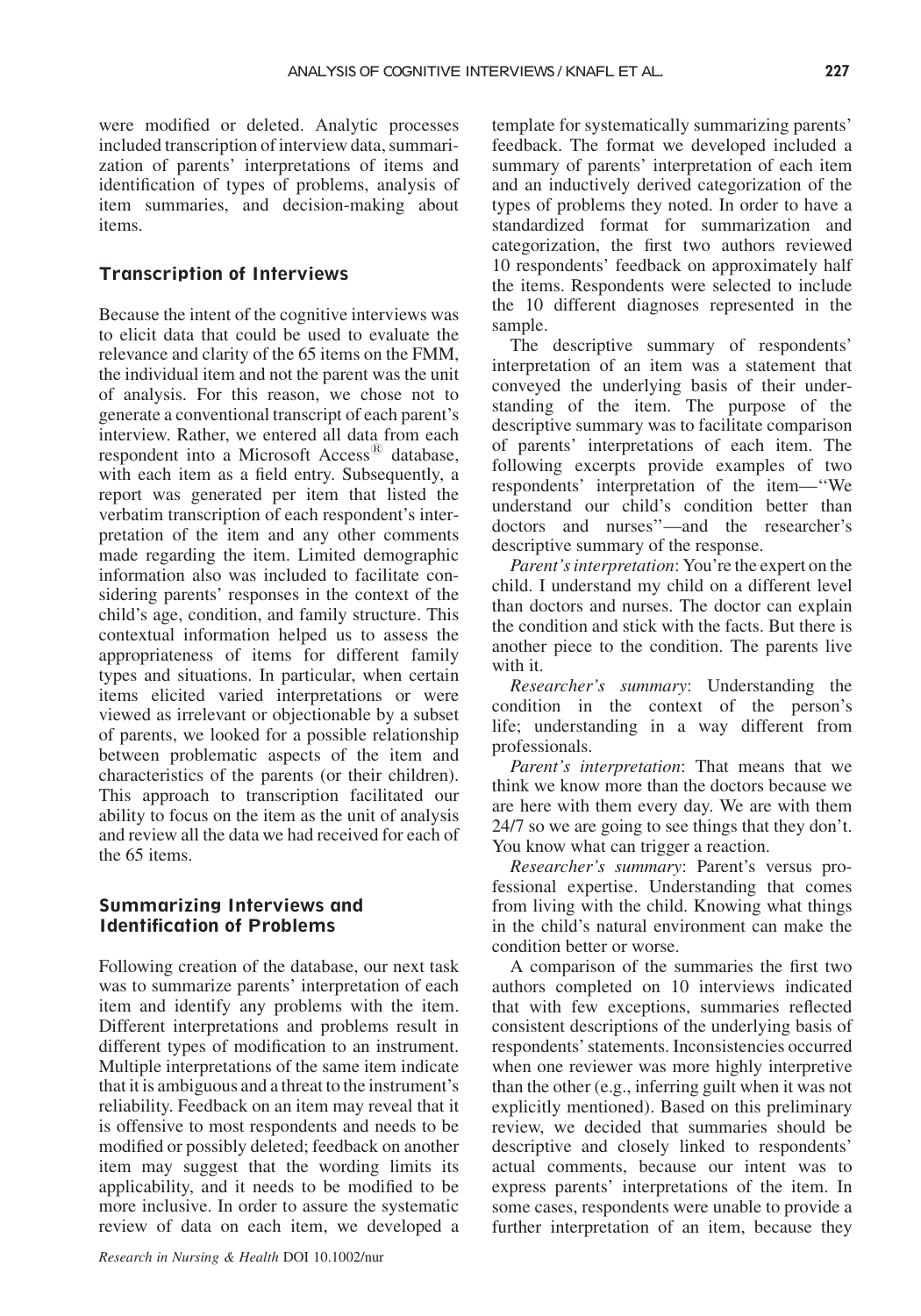thought the meaning was obvious. These parents either restated the item as written or said, ''It says what it says.'' Their feedback was noted in the summary.

In addition to summarizing parents' interpretations of the items, we also used our preliminary analysis of data from 10 respondents to categorize other kinds of feedback respondents provided regarding problematic aspects of the items. Although there have been attempts to identify types of problems with questionnaire items, the literature on cognitive interviewing reveals variety in the types of problems encountered across questionnaires and studies (Collins, 2003; Skelly et al., 2000; Willis et al., 1991; Wu & McSweeney, 2004). Researchers point to the importance of assessing problems specific to a given measure (Willis et al.). Thus, we developed a coding scheme that reflected problems specific to the FMM items. Comparison of the various difficulties respondents noted as they gave their interpretations of an item identified four categories of problems with our items: (a) limited applicability; (b) unclear reference; (c) unclear perspective; and (d) problems with wording or tone. Table 1 defines and gives an example of each type of problem.

Identifying problem types served to differentiate issues of applicability, clarity, and wording or tone. For example, parents who noted that a particular item did not apply to their situation provided useful insights into the applicability of the FMM to different family types and situations. The FMSF was developed from interviews with parents of children who did not have developmental delays, and FMM items were based on themes reflected in these parents' comments. Nonetheless, we deliberately included several parents of children with developmental delays in our sample to obtain input on the possible applicability of the FMM for assessing patterns of family management in families in which a child had a developmental delay.

Parents' comments related to problems of unclear reference and unclear perspective helped pinpoint the sources of clarity problems. For example, with regard to the item ''We have guiding beliefs that help us manage our child's condition,'' several parents noted that the item was confusing because it was not clear if the reference was to religious values or ideas about parenting. This feedback indicated that some parents were likely to interpret the item in a way we had not intended. The focus of the item was meant to be on principles that guide illness management, not religious beliefs per se. In other cases, parents expressed confusion with regard to whose per-

|                       | Table 1. Types of Problems Reflected in Family Management Measure Items                                                                |                                                                                                                                                                                                |
|-----------------------|----------------------------------------------------------------------------------------------------------------------------------------|------------------------------------------------------------------------------------------------------------------------------------------------------------------------------------------------|
| Problem Type          | Definition                                                                                                                             | Example Input                                                                                                                                                                                  |
| Limited applicability | Comments noting groups or situations for which the<br>item would not be appropriate                                                    | I tem only applicable to mother; item not applicable to child with develop<br>mental delays                                                                                                    |
| Jnclear reference     | aspect of the family or condition, or situation the<br>lack of clarity regarding what<br>item is intended to address<br>Comments about | I tem could refer to physical or financial aspects of taking care of child; item<br>could refer to what parents do to take care of child or what professionals do                              |
| Jnclear perspective   | lack of clarity regarding the<br>perspective from which the item should be<br>Comments about<br>answered                               | Parent unsure if they should answer what they think or what they think their<br>child would think; parent unsure if they should answer as an individual or<br>as a spokesperson for the family |
| Wording or tone       | sive, or makes the overall tone of the item overly<br>wording that is confusing, offen<br>Comments about<br>negative                   | Single word such as burden described as offensive; item described as so<br>negative that parents would be reluctant to answer honestly                                                         |
|                       |                                                                                                                                        |                                                                                                                                                                                                |

 $\sim$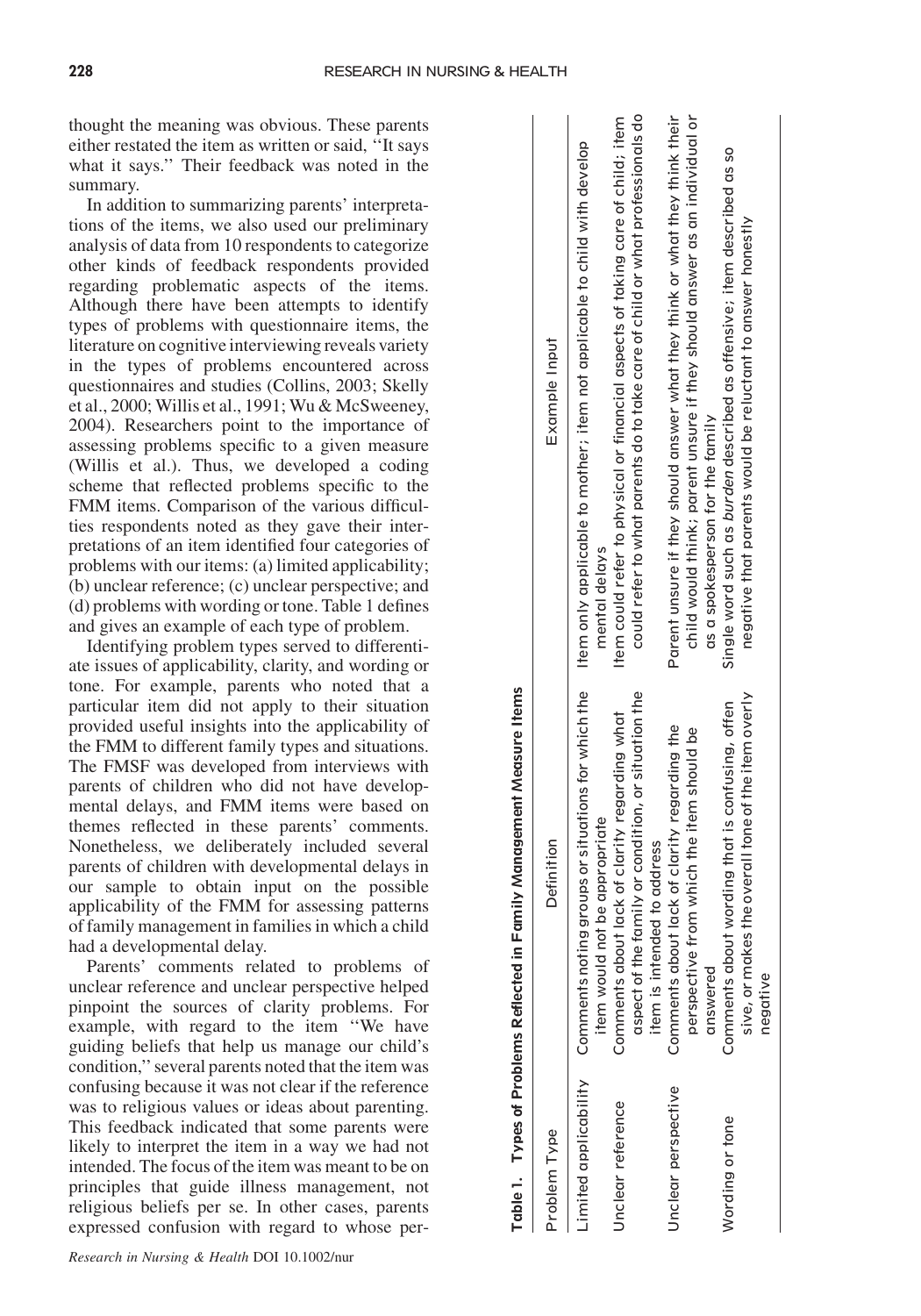$\mathbf{I}$  $\mathbf{I}$   $\mathbf{I}$ 

Table 2. Summary of Data From Four Parents for Item ''It Is Hard to Get Anyone Else to Help Manage Our Child's Condition''

Table 2.

Summary of Data From Four Parents for Item "It is Hard to Get Anyone Else to Help Manage Our Child's Condition"

spective (their own or their child's) should be reflected in their response. This input pointed to the importance of clarifying in the instructions to the FMM that we were seeking parental perspectives on family life when a child has a chronic condition.

Parents' reactions to problematic wording and tone were especially helpful in identifying items that were emotionally charged or even potentially offensive. Parents' comments on the wording and tone of an item were typically linked, and often focused on how a particular word contributed to an offensive or highly negative tone. For example, 18 parents objected to the use of the word burden in one item. Responses such as, ''I don't like the word burden. It's insulting;'' ''There has to be a better way to say it. No parent would ever say their child is a burden;'' and ''Burden is a terrible word. I hate that word,'' gave us a clear message that we needed to give strong consideration to rewording the items using the word burden. Parents sometimes voiced concerns that the item's negativity would make parents reluctant to answer truthfully and suggested alternative wording they thought would elicit a more truthful response. This was the case with the item ''We never expect our child to live away from home,'' which parents described as "tough," "negative," "sensitive," and/or ''emotional.'' Parents suggested that a slight modification in wording would lead to a more accurate response.

Once guidelines for summarizing the data from the cognitive interviews had been finalized, the work of completing a summary for each of the 65 items was shared by three of the co-investigators (Deatrick, Gallo, and Knafl) and the project director (Holcombe). Table 2 provides an excerpt from the template that was used to summarize parents' interpretation of each item as well as their feedback on types of problems identified. As shown here, a parent's response may or may not identify a problem type. Usually, not more than one type of problem was contained in a particular parent's response to a particular item. Thus, the matrix displays included some blank areas, indicating that a particular type of problem was not identified by a particular parent. The item-level data summary facilitated the next step—analysis of parents' interpretations of items and identification of specific item problems.

### Analysis of Item Summaries

The analysis of data from the cognitive interviews entailed systematic comparison of the summar-

|                                                                                                                    |                                                                |                                                      | Parents' Interpretation of Item                                  |                                                                      |
|--------------------------------------------------------------------------------------------------------------------|----------------------------------------------------------------|------------------------------------------------------|------------------------------------------------------------------|----------------------------------------------------------------------|
|                                                                                                                    |                                                                |                                                      |                                                                  |                                                                      |
|                                                                                                                    | Help the Parent Take<br>Anybody Who Would<br>Care of the Child | Parent States She/He Does Not<br>Understand the Item | Parent States She/He Does Not<br>Understand the Item             | Helping with Non-Condition<br>Emotional Support and<br>Related Tasks |
| Limits on applicability<br>Unclear perspective<br>Unclear reference<br>Wording/tone<br>Problem type<br>suggestions | Not clear what people<br>item refers to                        |                                                      | Not clear if item refers to help<br>in the home or in the school | support rather than manage<br>Reword to use the word                 |

 $\mathbf{a}$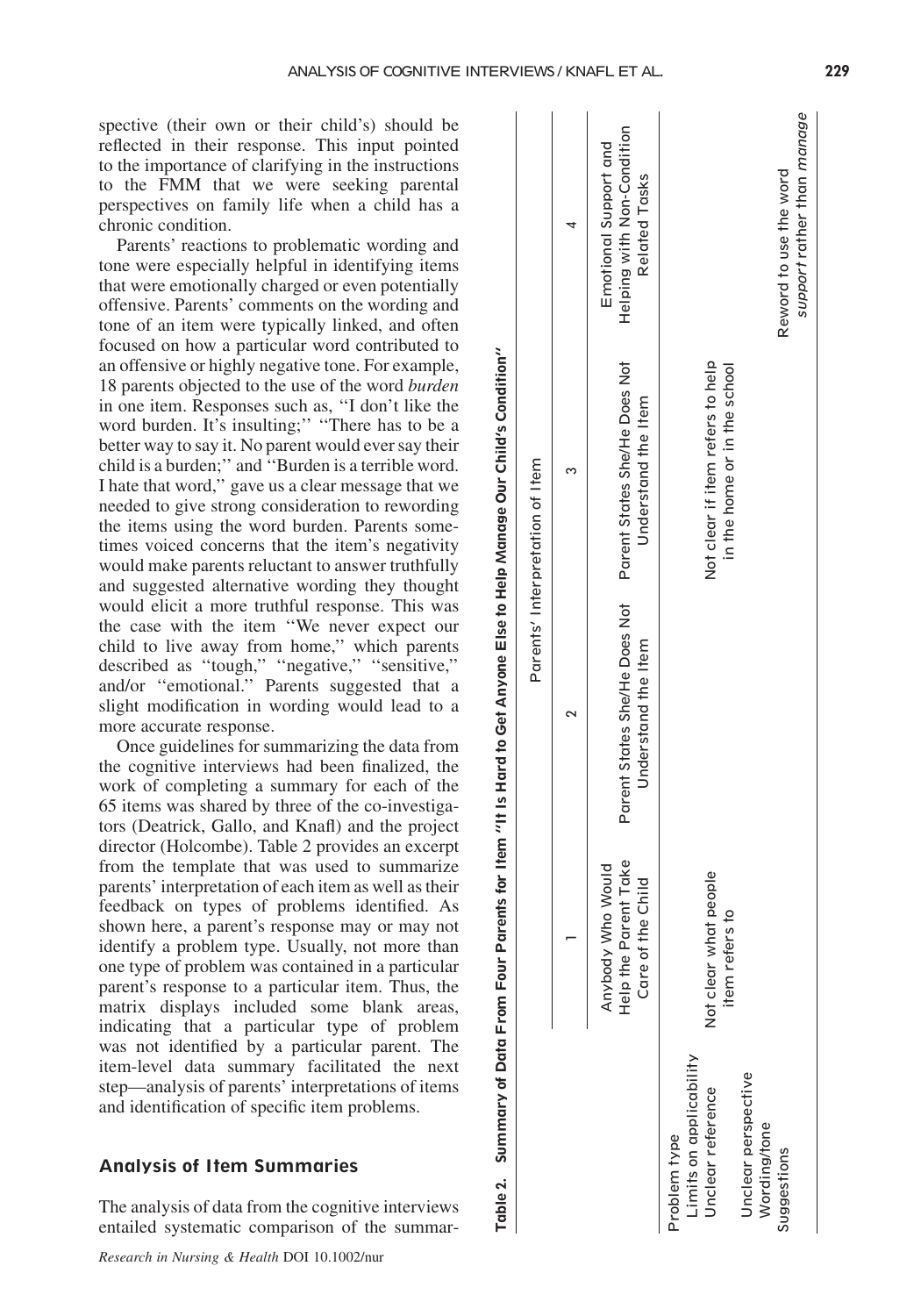ized data for each item across parents (Miles & Huberman, 1994). The same project team members who had completed the item summaries completed the analysis of feedback on each item (Table 3).We reviewed the summary table for each item, comparing parents' interpretations and determining the major interpretations that had been made. As shown in Table 3, in some cases there was a small number of quite similar interpretations and, in other cases, there were numerous, more diverse interpretations. For example, parents' interpretations of the item ''Our child's everyday life is similar to that of other children his/her age'' were very similar. All parents interpreted the item in terms of the child's activities, with some using peers and some using everyday life as their reference point. On the other hand, parents gave more varied interpretations of the item ''We have some firm beliefs that help us balance taking care of our child's condition with other things.'' Some thought the question referred to the importance of the condition in family life and others thought it referred to religious beliefs. We also compared parents' feedback on problems with items, noting both types of problems identified and the extent to which they were mentioned. The final analysis of each item provided a concise overview of the range of interpretations and nature and extent of problems, and supported our evaluation of the quality of each item and decision-making about whether to retain, delete, or modify items.

# Results and Decision-Making

The final steps in the process entailed reviewing the analysis of each item and deciding whether the item should be retained, deleted, or modified. The summaries and analyses we had completed for each item helped assure that our judgments were based on a systematic, thorough review of the data. The entire project team, not just those involved in completing the item summaries and analyses, participated in the final analysis and decisionmaking. During the course of a day-long meeting, the team reviewed and discussed the analysis of each item until consensus was reached as to whether the item should be retained, deleted, or revised.

Retention of items. Thirty-one items were retained without modification. Across the 31 retained items, no more than one parent provided an idiosyncratic interpretation of the item, one that varied substantially from all other respondents. In two of the retained items, several

|                | Table 3. Analysis of Cognitive Interview Data From Three Items                                                        |                                                                                                                                                                       |                                                                                                                                                                                                 |
|----------------|-----------------------------------------------------------------------------------------------------------------------|-----------------------------------------------------------------------------------------------------------------------------------------------------------------------|-------------------------------------------------------------------------------------------------------------------------------------------------------------------------------------------------|
| tems           | his/her age<br>that of other children <b>I</b>                                                                        | Our child's everyday life is similar to <i>Burden</i> is a good word to describe the work of  We have some firm beliefs that help balance<br>taking care of our child | taking care of our child's condition with other<br>things                                                                                                                                       |
| nterpretations | Same activities as peers                                                                                              | when child has a chronic condition; decline<br>to interpret, but note that word burden is<br>Constant work of caring for child; difficulty<br>offensive               | guide action; Life revolves around the condition<br>family life; making the family more important<br>Balancing the condition with other aspects of<br>than the condition; religious values that |
| Problem type   | families in which child has severe<br>Applicability: not appropriate for<br>developmental delays                      | Wording/tone: burden identified as offensive<br>by majority of parents                                                                                                | Clarity: not clear what other things are being<br>connotation; firm beliefs implies rigid and<br>Wording/tone: wording has a religious<br>unwilling to change<br>referred to                    |
| Decision       | appropriate for use with families in<br>Retain: note that FMM may not be<br>which child is developmentally<br>delayed | Omit                                                                                                                                                                  | Revise: We are sometimes undecided about how to<br>balance the condition with family life                                                                                                       |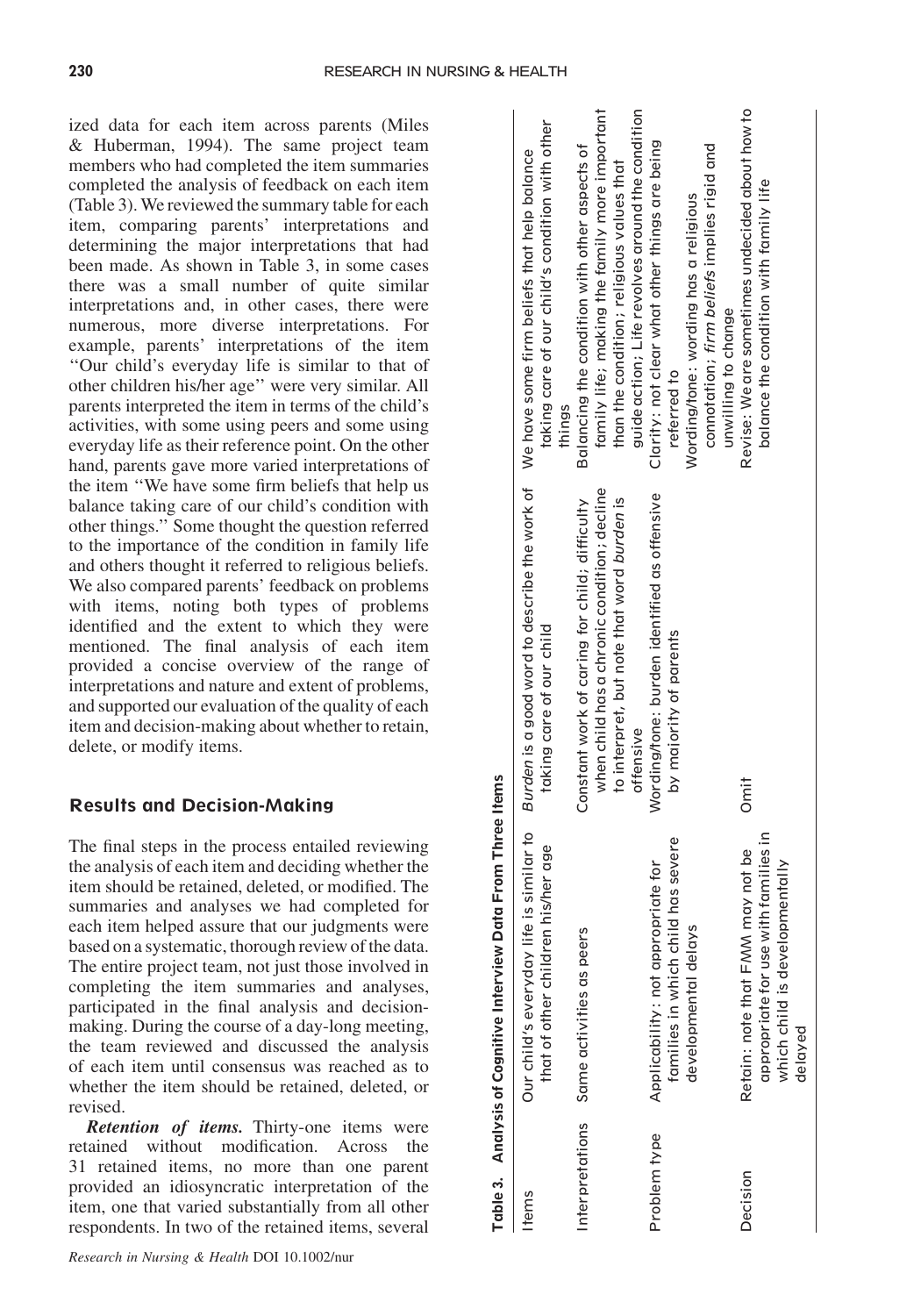parents were unable to provide any interpretation or restating of the item, noting that the meaning was obvious or that it was a good question. In addition to giving consistent interpretations of the retained items, parents noted only minimal problems with their clarity and wording/tone, though they did offer some suggestions for possible changes in the wording. They also noted that other parents might view some items (e.g., ''People with our child's condition have a normal life expectancy—length of life'') as difficult or emotionally laden. These items were retained, but parents' feedback was useful in determining the eventual ordering of items. Items that were identified as likely to elicit an emotional response were placed later in the FMM and not clustered together. Parents also identified problems of applicability in four of the retained items. In two cases, parents of children with developmental delays noted that items referring to the normalcy of their child's life in comparison with other children were not applicable. This feedback was useful in determining possible limitations on the applicability of the instrument. Parents identified two other retained items that referred to managing the illness with a partner as not appropriate for single parents. This feedback was useful in modifying the structure of the FMM, which was reformatted to include an optional section for partnered parents, containing items related to how the partners work together to manage the condition.

**Deletion of items.** The team omitted items when the analysis of the cognitive interviews indicated that respondents had multiple, competing interpretations of the item or there were problems with clarity or wording/tone that were serious and could not be resolved through revision. For example, the item ''Burden is a good word to describe the work of taking care of our child'' was omitted due to multiple problems. Respondents gave diverse interpretations of its meaning and found the wording offensive. Some parents thought the item referred to the daily work of taking care of the child's condition. Others thought the item referred to the impact of the condition on family life. Several respondents indicated parents would be reluctant to answer the question honestly, raising concerns about the quality of the data it would elicit. Because the item itself focused on the word burden there was no way to reword it that would resolve the multiple problems we identified, and we decided to eliminate it from the FMM.

Although six items were deleted, the topic addressed by each item was included in other

Research in Nursing & Health DOI 10.1002/nur

items that were either retained or revised. In developing the initial pool of items for the FMM, we had included a number of items that were alternative wordings of one another. In these cases, data from the cognitive interviews informed our decisions about which version of the item should be omitted or retained. For example, in the example of the burden question described above, there are two items in the current version of the FMM that explicitly address parents' perceptions of how difficult it is to take care of the child's condition (''It's very hard to take care of our child's condition,'' and ''Taking care of our child's condition is sometimes overwhelming''). These items provided a way to preserve a meaning we had identified as important, without using language that respondents found offensive or ambiguous.

**Revision of items.** Twenty-eight items were revised. These revisions included a mix of investigator-initiated changes  $(n = 11)$  and changes made based on our analysis of the cognitive interviews  $(n = 17)$ . The investigatorinitiated changes included minor editing and rewording of a negative question to be positive or vice versa. The latter was done to maintain the overall balance of positively and negatively worded items across the eight FMSF themes reflected in the FMM.

The 17 items that were revised based on input from the cognitive interviews showed problems with clarity, wording, or both. Seven items were revised to address clarity problems noted in the cognitive interviews. For example, the item, ''We are a closer family because of our child's condition,'' was revised to ''We are a closer family because of the way we deal with our child's condition.'' Several parents had pointed out that it was not the condition per se that made the family closer, but the way in which family members responded to the condition. Four items were revised to address problematic aspects of the wording or tone of the item. In the item ''We often feel confused about what to do to take care of our child's condition'' the word confused was changed to unsure. Two parents had suggested that unsure was a better descriptor of parents' experiences, and the team concurred with their suggestion.

Three items in which both clarity and wording problems were noted were revised. Parents noted several problems with the item ''Our child's condition has a negative impact on family life.'' Clarity problems were related to parents' perceptions that it was managing the condition and not the condition per se that affected family life. Four parents objected to the term negative and the item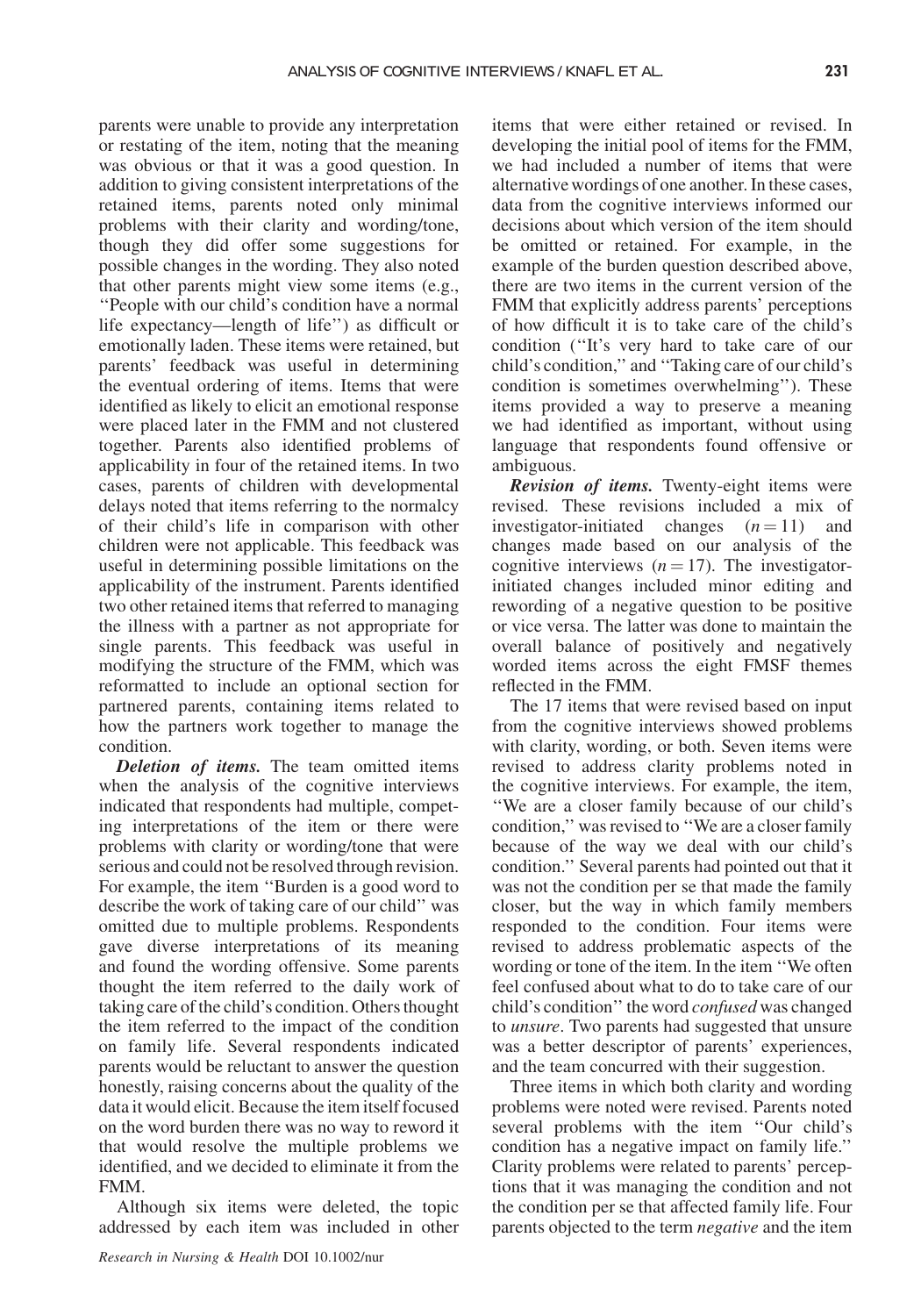was revised to ''Dealing with our child's condition makes family life more difficult.'' Items were revised if the investigators agreed that problems identified by parents were substantial and could be addressed through rewording. Following decision-making related to the retention, deletion, and revision of items, we reviewed the newly modified FMM to assure there was still a balance of items reflecting the major dimensions of the underlying conceptual framework.

# **CONCLUSIONS**

Cognitive interview data have the potential to improve the content validity and reliability of an instrument by assessing the relevance and clarity ofitems for the target population. Yet this potential cannot be fully realized unless methods are developed to assure the systematic analysis of these data. The analytic techniques described here contribute to informed decision-making during the early phases of instrument development by systematizing the analysis of participant input. Our analysis also adds to a fuller understanding of the meaning of diverse expert input and ways that different sources of input inform instrument development.

The summary and analytic templates we developed assured a thorough review and analysis of the cognitive interview data. The review summarized parents' comprehension of items and developed categories of item problems. The analysis provided evidence of the extent to which parents had shared interpretations of items that also were consistent with the conceptual framework underlying the FMM. The analysis revealed potentially problematic aspects of particular items that merited further consideration. Both the review and analysis furthered instrument development.

The strategies we used addressed the criticism that analysis of cognitive interview data is the least developed aspect of this otherwise promising approach to instrument development (Drennan, 2003). Our efforts parallel those of Grant and Davis (1997) to systematize the use of content experts in instrument development. They not only developed guidelines for the systematic analysis of input from theoretical and clinical experts, but also noted that ''instrument review by a sample of participants drawn from the target population is another important component of content validation'' (p. 273). The importance of this additional source of input was apparent in the development of the FMM. Prior to completing the cognitive

interviews, we had made substantial changes in the instrument based on input from clinical and theoretical experts. Nonetheless, 17 additional items were revised based on our analysis of the cognitive interview data, and six items were deleted.

Similar to Grant and Davis (1997), our intent was to develop analytic strategies that would assure a thorough, systematic review of data and support decision-making regarding the retention and revision of items. Although we used the methods we have described to complete a thorough review of the cognitive interview data, not every piece of parental input and advice resulted in a modification to the FMM. In some cases, parents gave conflicting input, and the analytic strategies we developed facilitated considering the weight of evidence for varying points of view. Moreover, a number of items were retained despite parents' observations that the item was emotionally charged. The literature, including our prior work (Gilliss & Knafl, 1999; Knafl et al., 1996; Knafl & Gilliss, 2002), supports the conclusion that having a child with a chronic condition can be an emotionally charged experience. To eliminate questions that tapped this aspect of the experience would have weakened the content validity of the measure. On the other hand, parents' comments on such items were taken into account as we revised item wording and made decisions regarding their placement in the FMM.

Sandelowski (1998) has discussed the role of experts in qualitative research, noting that it is the responsibility of the researcher to interpret different sources of expert input and decide how each will contribute to the project. This certainly was the case in our use of different kinds of experts in the development of the FMM. Feedback from clinicians and researchers familiar with the theoretical underpinnings of the FMM helped assure the conceptual integrity of the new measure, whereas parents' comments provided a check on the clarity and appropriateness of items. Our goal as researchers was to weigh the input from these different expert sources as we made decisions regarding the retention, deletion, or revision of items.

Broad categories of problems with questionnaire items are addressed in the literature on cognitive interviewing (Collins, 2003; Drennan, 2003; Willis et al., 1991). Typically problems related to respondents' comprehension of an item are distinguished from problems related to respondents' ability to retrieve information from memory and willingness to provide information. Our use of cognitive interviewing and subsequent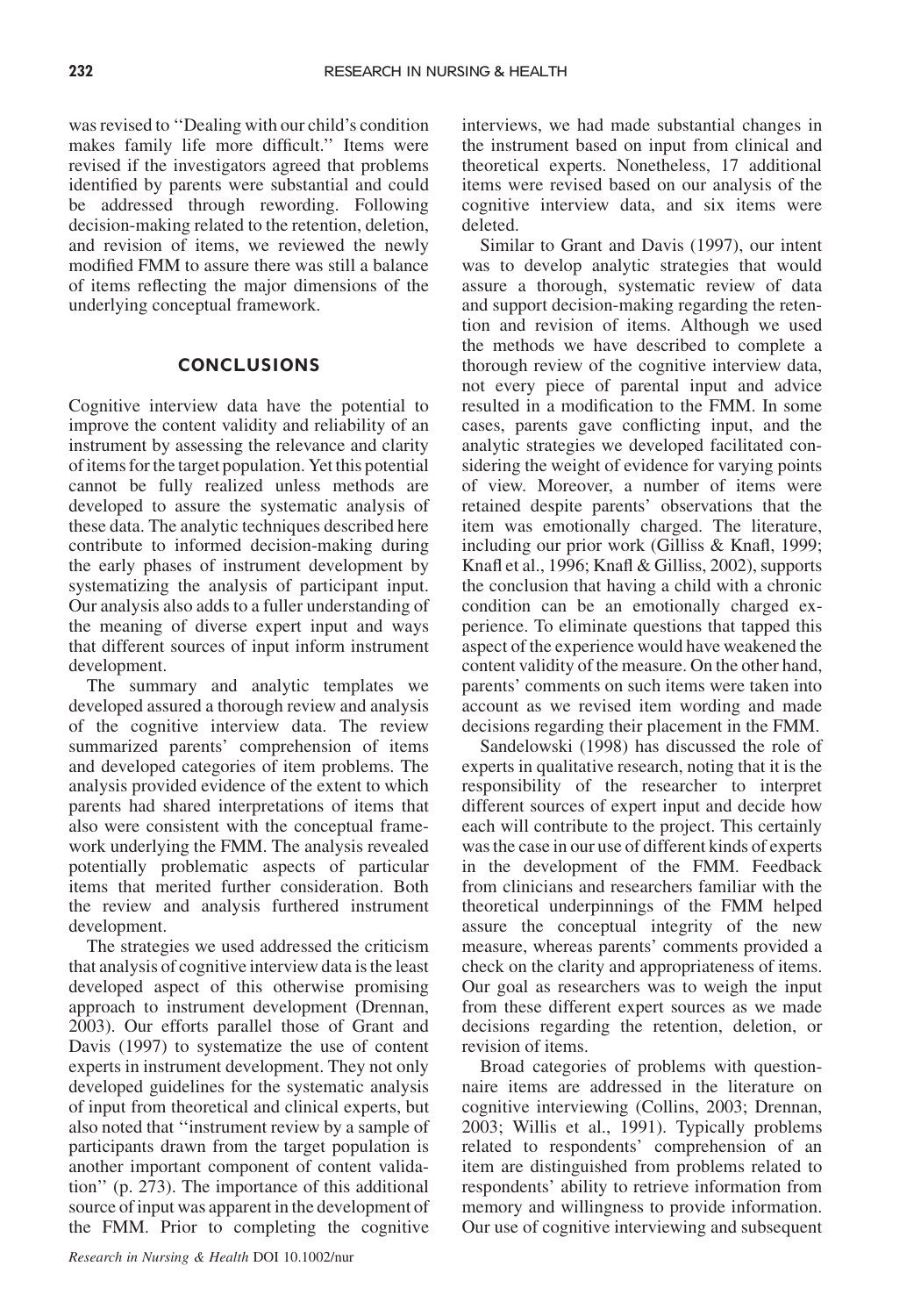analysis focused on problems of comprehension. Our primary intent was to assess whether or not parents understood the items and offered similar interpretations. We identified major threats to comprehension, lack of clarity regarding reference and perspective. In some cases, parents were unsure about what aspect of family life was being referred to; in other cases parents were unsure if we were asking for their perspective or their view of their child's perspective.

In addition to identifying specific threats to parents' ability to comprehend an item, the cognitive interviews provided useful insights into whether or not they would be willing to respond to items. Most comments on problematic aspects of the wording or the tone of an item were linked to parents' concerns that respondents would either not be willing to answer the item or would not be truthful in their answers. Thisinput was also helpful in revising the wording of several items. Because these parents were not asked to respond to the FMM, we did not elicit data on their ability to actually retrieve the information required to respond to the item, and this is a limitation of our approach to verbal probing. On the other hand, all items were grounded in extensive qualitative work and reflected aspects of the experience of having a child with a chronic condition that parents had shared with us as well as with other researchers (Knafl & Deatrick, 2003). Based on the extensive qualitative research grounding of the FMM, we felt confident that if we could develop items that clearly and accurately reflected what had been learned in prior studies, parents would be able and willing to respond to the topics those items addressed. It is important for researchers to keep in mind that there are multiple forms of cognitive interviewing (e.g., verbal probing, think aloud) and to select the form that best meets their instrument development needs. Verbal probing, the form we used, is especially helpful in identifying poorly worded or ambiguous questions. On the other hand, the think aloud form of cognitive interviewing is useful in providing insights into the kinds of information and experiences respondents can retrieve from memory and consider as they answer questionnaire items.

Regardless of the form of cognitive interviewing, reports of their outcome have not included detailed descriptions of analytic processes or specific types of problems identified. Thus, it is impossible to know the extent to which other instrument developers have identified similar kinds of specific problems. On the other hand, as Willis et al. (1991) pointed out, it is important to identify problems specific to a given instrument. Thus, investigators need to look beyond general problems such as comprehension and retrieval, and identify more precisely the basis for problematic aspects of items. With the growing use of cognitive interviewing, especially if accompanied by more thorough analyses, it will be possible to know what kinds of measures or items are at risk for certain kinds of problems and to develop items with an eye to avoiding likely problems.

This analysis points to the important contributions that qualitative methods can make to all phases of instrument development. Traditionally, qualitative data have been viewed as an important source of item development. Indeed, the items in the FMM come from prior qualitative studies of family response to childhood chronic conditions. The growing use of cognitive interviews points to the importance of qualitative data for assessing and contributing to the validity and reliability of a developing instrument.

In addition, Barroso and Sandelowski (2001) advocated for ongoing assessments of established measures as they are used with different target samples. They argued that ''the planned use of qualitative methods is critical to every phase of instrument development and use in all studies that depend for their results on instruments'' (Barroso & Sandelowski, 2001, p. 492). To reap the full benefits of qualitative methods for instrument development, however, accepted analytic techniques need to be applied and/or adapted to the goals of instrument development.

The current analysis drew heavily on the matrix display techniques of Miles and Huberman (1994). These matrices facilitated our efforts to compare input from multiple parents. At the same time, our approach to data transcription, summary, and analysis was closely linked to our focus on the analysis of individual items, and was also guided by literature on the nature and intent of cognitive interviewing.

Researchers, clinicians, and the target population of respondents have unique perspectives and areas of expertise with regard to assessing the relevance and clarity of items. Accordingly, it behooves investigators to develop methods that take full advantage of the multiple sources of expert input that may contribute to the development of reliable, valid measures.

#### **REFERENCES**

Barroso, J., & Sandelowski, M. (2001). In the field with the Beck Depression Inventory. Qualitative Health Research, 11, 491–504.